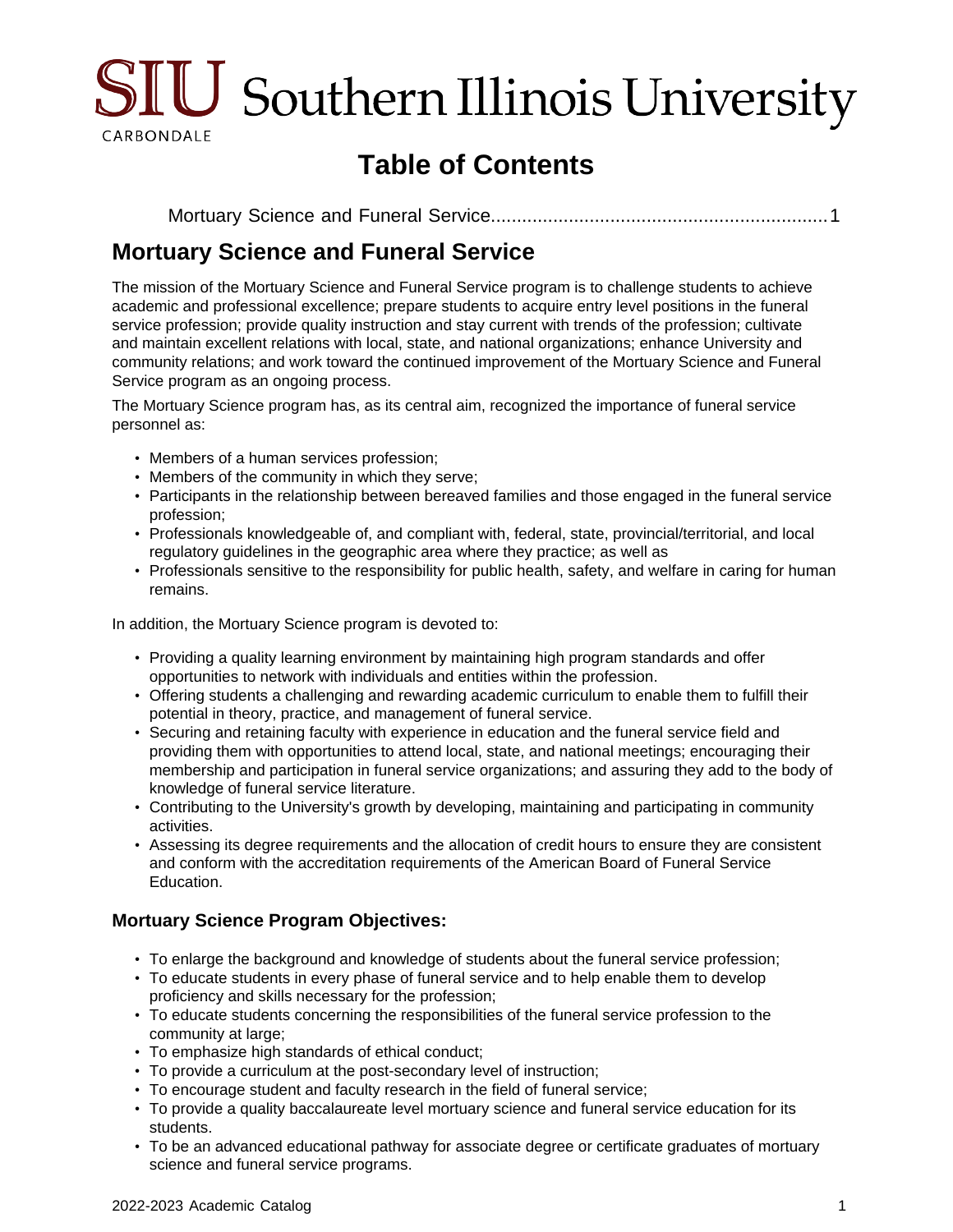- To promote advanced techniques, skills and knowledge for our students in areas benefiting the funeral service profession.
- To provide the necessary skills that enable our graduates to plan, implement, and manage/own a funeral establishment.
- To emphasize professional services skills required by the state licensing board.
- To provide beneficial preparation so that upon graduation our students may participate in the development and implementation of solutions in the health care area.
- To educate students on the basic knowledge regarding compliance of laws at the state and federal levels, as well as with those of other regulatory agencies pertaining to funeral service practices, public health, and the profession.
- To deliver solid preparation so our future funeral directors/embalmers have a strong background in social sciences, humanities, natural sciences, communication and mortuary sciences and can ethically apply this knowledge in all situations.
- To graduate sought-after funeral directors/embalmers to meet the employment needs of Southern Illinois, the state of Illinois, and the country.
- To provide encouragement for our students to continue their professional growth through continuing education and research following graduation.

This program is the only mortuary science and funeral service program offered in a public university in the state of Illinois. The initial program was developed in response to a request from the Illinois Funeral Directors Association. The Mortuary Science and Funeral Service program at SIU Carbondale is accredited by the American Board of Funeral Service Education (ABFSE), 992 Mantua Pike, Suite 108, Woodbury Heights, NJ 08097, 816-233-3747. Website: [www.abfse.org](http://www.abfse.org). Graduates meet licensing requirements established by the Illinois Department of Financial and Professional Regulation. This program in mortuary science and funeral service is recognized by other state licensing boards.

The program is designed to accept students directly from high school or to accommodate students transferring from other accredited post-secondary institutions. Transfer students are admitted with 12 or more transfer credit hours with a GPA of at least 2.3 (on a 4.0 scale). Enrollment in the program is limited due to variety of circumstances, including rules of accreditation, limitations of facilities/internship sites, and faculty-student ratio.

Prospective students attending another college or university prior to transferring to SIU should concentrate on completing courses articulated or approved as substitutes for SIU's University Core Curriculum requirements. Prior to taking courses that appear to equate to the professional sequence, the applicant should consult with an advisor within the Mortuary Science and Funeral Service program.

The Mortuary Science and Funeral Service program has a Linkage Agreement with Southeastern Illinois College, Rend Lake College and Shawnee College. If you have questions about this agreement, contact the community college advisor or SIU School of Health Sciences at 618-453-7287.

In addition to the professional course work, the student will be responsible for the University Core Curriculum as well as a number of courses, which will lead to an understanding of the psychological, sociological and theological implications of life and death. Each student will serve a semester-long internship at an approved off-campus facility. The expenses related to the internship courses are the responsibility of the student. The Internship Coordinator and/or Program Director will assign the internship location. Prior to participation in the internship, students may be required to undergo an "Internship Site Required" criminal background check and drug screening. Faculty members in the professional courses are licensed funeral directors and embalmers with experience in the profession. The program's Advisory Committee is composed of mortuary science and funeral service professionals.

The student is required to complete the Hepatitis B vaccine series before participating in the laboratory classes. The vaccine may be acquired at the SIU Student Health Center, a local health department, or through a private physician. The cost of this vaccine is the responsibility of the student and documentation showing completion of the vaccine series must be presented to the advisor prior to registration. In addition to the Hepatitis B vaccine requirement, a laboratory uniform, personal protective equipment and instruments must be purchased.

National Board Examination pass rates, graduation rates, and employment rates for this and other ABFSE-accredited program are available at [www.abfse.org](http://www.abfse.org/). To request a printed copy of this program's rates, go to ASA 116, 1365 Douglas Drive, Carbondale, IL 62901 or by e-mail at [health.sciences@siu.edu](mailto:health.sciences@siu.edu), or by telephone at 618-453-5698. Since laws governing the profession are enacted at the state level, licensing and qualification requirements vary among states. Prospective students should contact the licensing body of the state in which they wish to attempt licensure.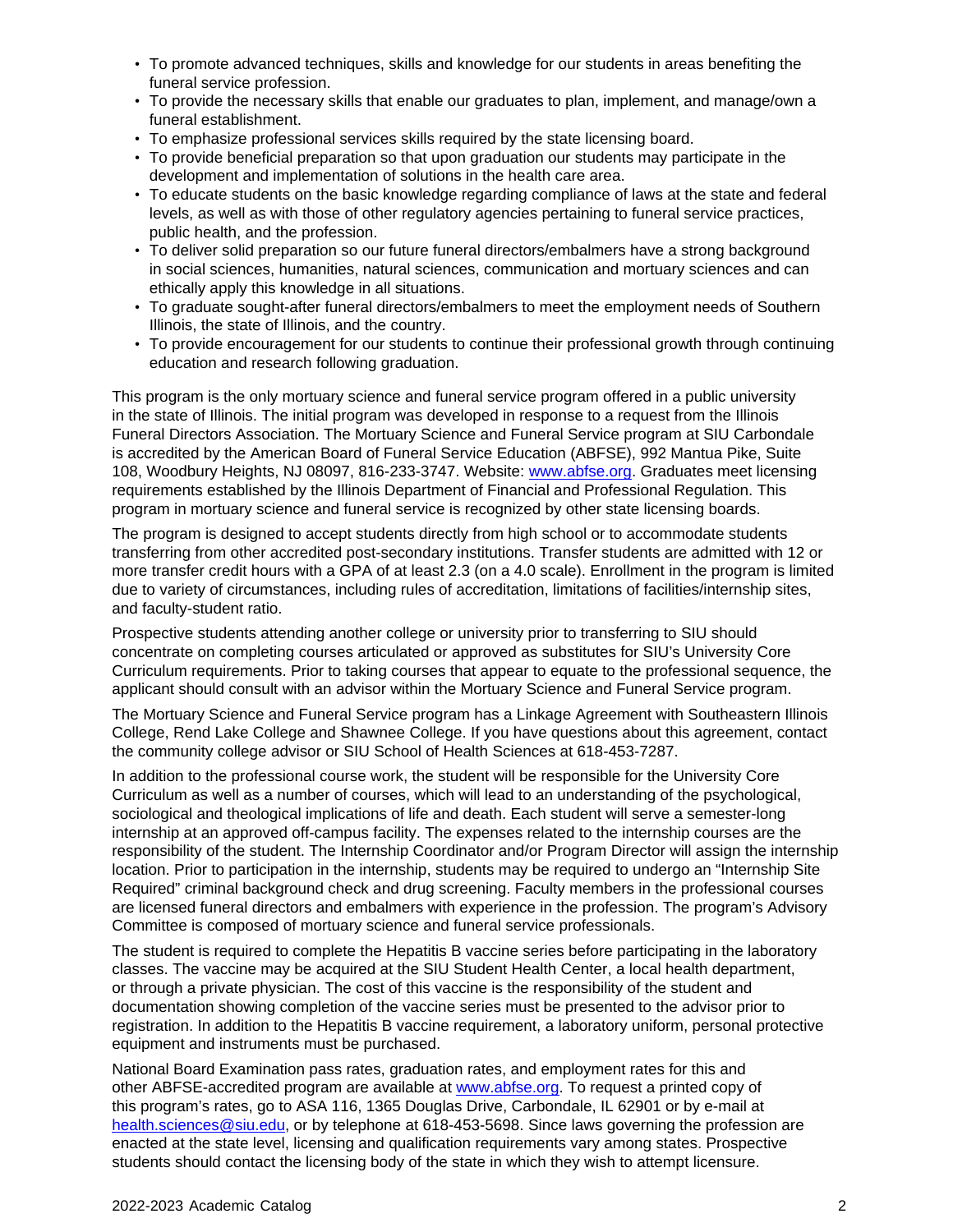The Mortuary Science and Funeral Service program can be completed at Southern Illinois University Carbondale or in combination with other institutions of higher education.

All MSFS courses that are requirements for the major must be passed with a grade of "C" or better. These courses can be retaken once if not passed with a "C". If a student does not pass the course with a grade of "C" or better the second time, they are released from the Mortuary Science and Funeral Service Program and required to submit a change of major form. If a student fails 3 courses in the major they are removed from the program.

#### **Bachelor of Science (B.S.) in Mortuary Science and Funeral Service Degree Requirements**

| <b>Degree Requirements</b>                                                                                                                                                                                                                                           | <b>Credit Hours</b> |
|----------------------------------------------------------------------------------------------------------------------------------------------------------------------------------------------------------------------------------------------------------------------|---------------------|
| University Core Curriculum Requirements                                                                                                                                                                                                                              | 39                  |
| CHEM 106, CMST 101, ENGL 101 and ENGL 102, MATH<br>101 or MATH 108, PHIL 104, PSYC 102, SOC 108, ZOOL<br>115/ZOOL 118, Fine Art Elective, Humanities Elective,<br>Human Health and Multicultural Elective.                                                           |                     |
| Requirements for Major                                                                                                                                                                                                                                               | 76                  |
| ACCT 210 or ACCT 220; AH 105, AH 241; FIN 270; MSFS<br>101, MSFS 108, MSFS 240, MSFS 245, MSFS 256, MSFS<br>257, MSFS 270, MSFS 302, MSFS 325A, MSFS 325B,<br>MSFS 340, MSFS 351, MSFS 352, MSFS 355, MSFS 360,<br>MSFS 364, MSFS 401, MSFS 410, MSFS 411, MSFS 412. |                     |
| <b>Approved Career Electives</b>                                                                                                                                                                                                                                     | 5                   |
| Total                                                                                                                                                                                                                                                                | 120                 |

## **Capstone Option for Transfer Students**

The SIU Capstone Option may be available to eligible students who have earned an associates degree or the equivalent. The Capstone Option reduces the University Core Curriculum requirements from 39 to 30 hours, therefore reducing the time to degree completion. See the Capstone Option section for more information on this option.

### **Mortuary Science and Funeral Service Courses**

**MSFS101 - Orientation to Funeral Service** Students will trace the history of funeral services from ancient times through contemporary practices with emphasis on the development of funeral practices in the United States. Students study the customs of various cultures throughout the world including customs in the United States. They will demonstrate a knowledge of funeral service organizations and will discuss current topic areas of the profession. Lecture three hours. Restricted to MSFS majors. Credit Hours: 3

**MSFS108 - Funeral Service Psychology** Designed to provide the student with an overview of psychology in funeral service as applied to death, grief and mourning. Students will examine interpersonal and public relations as they affect the funeral service practitioner. This course is writing intensive and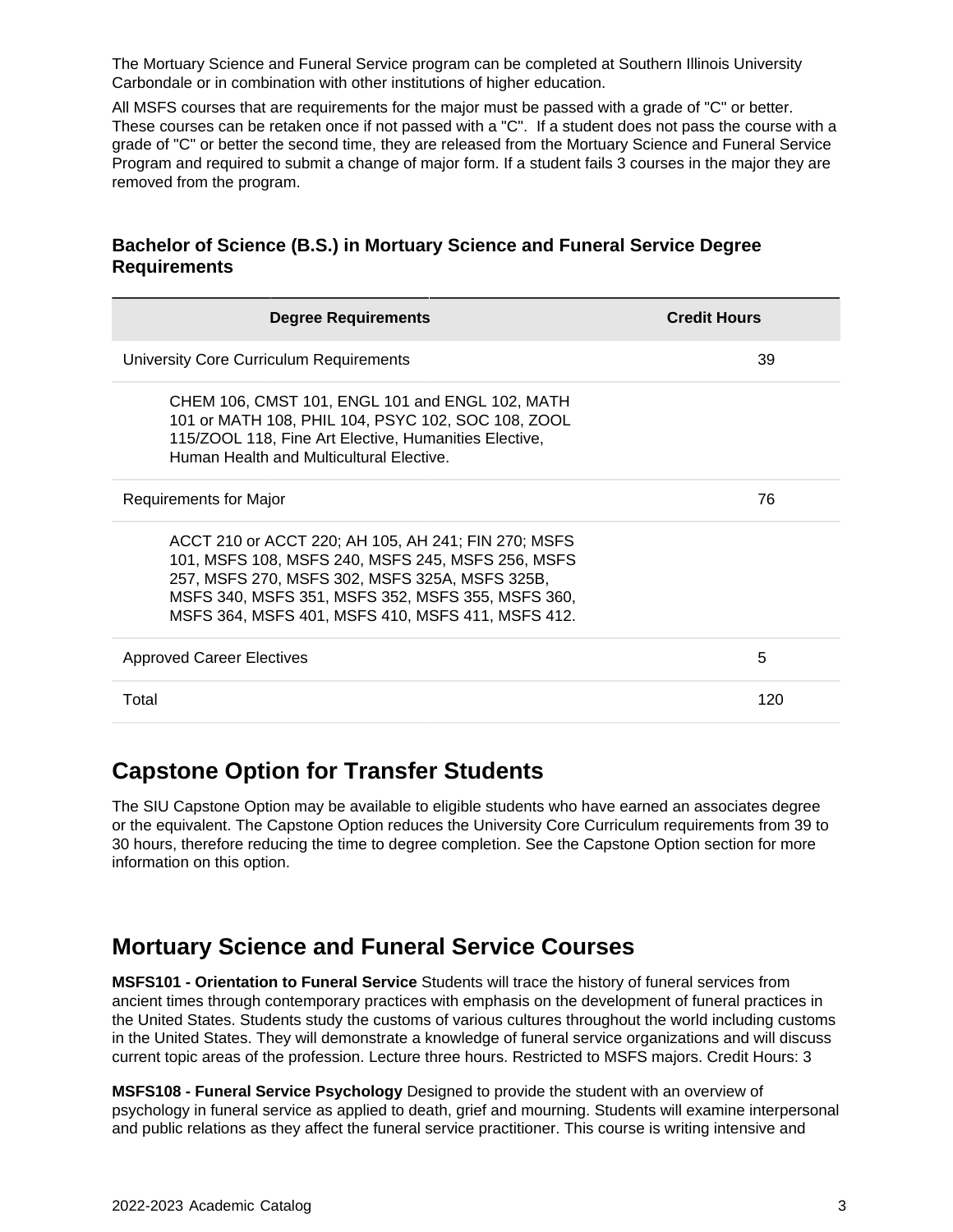reflects the College's Communication-Across-the-Curriculum initiative. Lecture three hours. Prerequisite: ENGL 101 with a grade of C or better. Credit Hours: 3

**MSFS210 - College Accounting for Funeral Service** This course is an introduction to basic principles of accounting theory. This subject covers financial statements and their analysis, journalizing concepts, receivables, payables, deferrals and accruals. Inventory costing methods, depreciation methods and payroll accounting are included. Applications to funeral home operations are the focus throughout the subject material. Credit Hours: 3

**MSFS215 - Business Law for Funeral Service** Students will learn the basic principles of business law as they relate to funeral service. Especially stressed are the bodies of law and the judicial system found in the United States of America including contracts, sales, bailments (including carriers), commercial paper, agency, employment, and business organization. Credit Hours: 3

**MSFS230 - Mortuary Anatomy** The student will study the structure and function of the human body as a whole including: general organization, structural organization, tissues, skeletal system, nervous system, circulatory system, physiology of circulation, glands, respiratory system, digestive system, genitourinary system, integument and special senses. Lecture three hours. Prerequisite: ZOOL 115/118. Restricted to MSFS majors. Credit Hours: 4

**MSFS240 - Mortuary Regulations** The student will have knowledge of the federal, state and local regulations pertaining to the funeral profession. Studies will include the Occupational Safety and Health Administration regulations, Americans with Disabilities Act, Uniform Anatomical Gift Act, the Federal Trade Commission requirements, Rules and Regulations for the Control of Communicable Disease and other such regulations governing funeral service. Lecture three hours. Restricted to MSFS majors. Credit Hours: 3

**MSFS245 - Restorative Art** Students will build upon knowledge of the anatomical structures of the cranial and facial areas of the human skull gained through anatomy. Students will develop a knowledge of facial proportions, modeling, expressions, and materials and techniques necessary to rebuild the human face. Laboratory assignments will include bone and tissue restoration, facial modeling, hair restorations, and others. Prerequisite: AH 241. Lab fee: \$150. Credit Hours: 4

**MSFS256 - Introductory Microbiology** The student will survey microbiology: morphology, physiology, populations of microbial organisms, microbial destruction, immunology, and pathogenic agents. Lecture three hours. Prerequisite: PLB 115 or ZOOL 115 or 118 and CHEM 106. Restricted to major. Credit Hours: 3

**MSFS257 - Pathology** Students will be introduced to the study of the cause, course and effects of diseases upon the human body, with stress on ways in which tissue changes affect the embalming process. Lecture three hours. Prerequisite: MSFS 256 and AH 241. Credit Hours: 3

**MSFS270 - Computers in Funeral Service** The student will be given the opportunity to enhance their understanding of the applications of computers to the funeral profession. This course is designed to instill an appreciation for computers as an effective funeral home management tool. Lecture 2 hours. Restricted to MSFS majors. Credit Hours: 2

**MSFS270Q - Computers in Funeral Service** The student will be given the opportunity to enhance their understanding of the applications of computers to the funeral profession. This course is designed to instill an appreciation for computers as an effective funeral home management tool. Lecture 2 hours. Restricted to MSFS majors. This is an online delivery course. Credit Hours: 2-4

**MSFS299 - Individual Study** Provides students with an opportunity to explore studies that fit a particular need or interest. Enrollment provides access to the resources of the facilities of the entire institution. Each student will work under the supervision of a sponsoring staff member. Restricted to MSFS majors. Credit Hours: 1-16

**MSFS302 - Restorative Color and Cosmetics** The student will learn advanced procedure and techniques for restoration and cosmetology. Special attention will be placed upon pigments, visual aspects of color and color schemes, lighting, complexion types and materials, corrective shaping, rouging,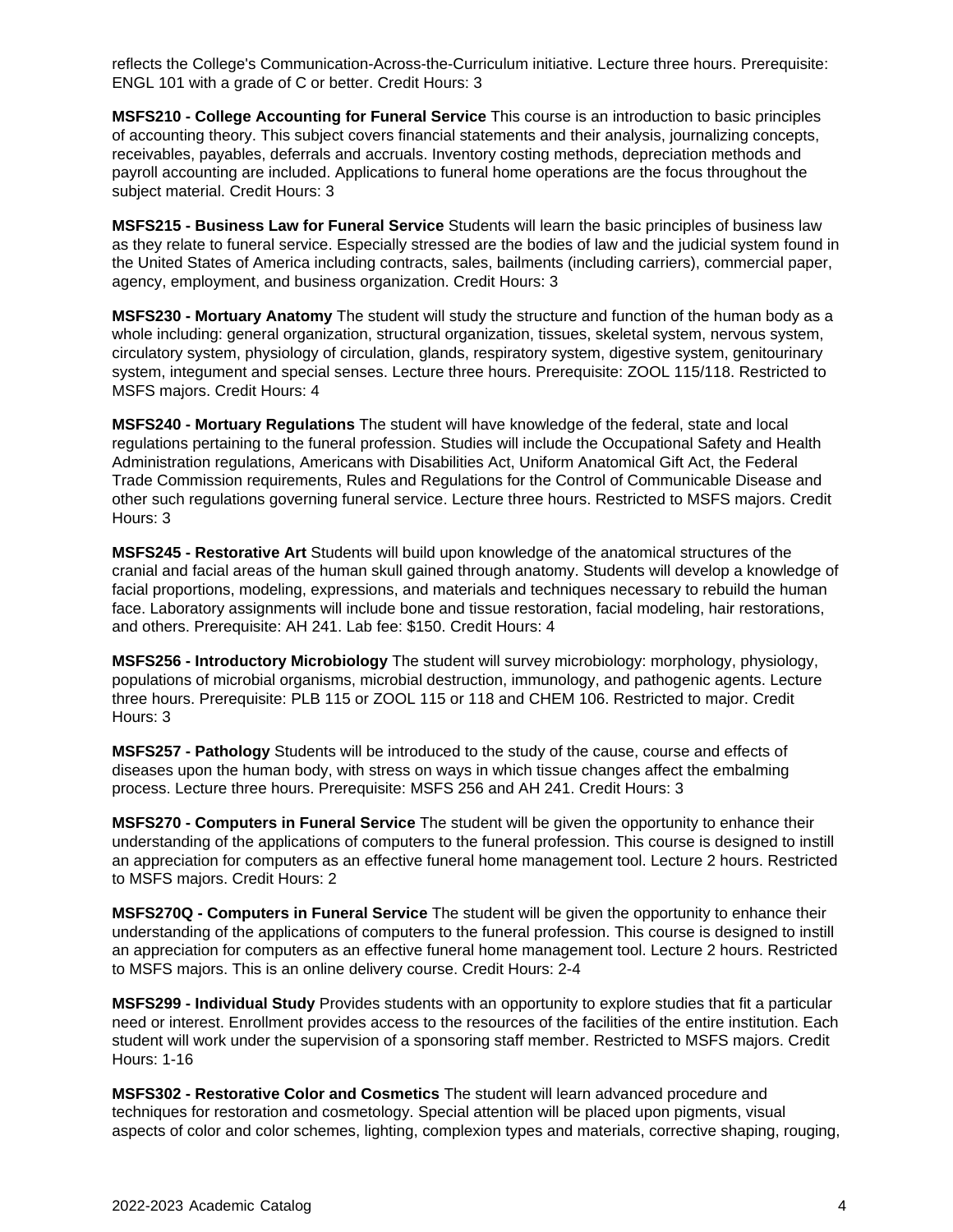waxing and powdering. Lecture two hours. Laboratory two hours. Prerequisite: MSFS 245 and MSFS 257 with grades of C or better. Lab fee: \$50. Credit Hours: 3

**MSFS302Q - Restorative Color and Cosmetics** The student will learn advanced procedure and techniques for restoration and cosmetology. Special attention will be placed upon pigments, visual aspects of color and color schemes, lighting, complexion types and materials, corrective shaping, rouging, waxing and powdering. Lecture two hours. Laboratory two hours. Prerequisite: MSFS 245 and MSFS 257 with grades of C or better. Credit Hours: 3

**MSFS325A - Embalming Theory and Practice I** The student will be introduced to techniques of embalming through a study of the body, sanitation, embalming agents, instruments and methods of embalming. The student studies the theory, practices and techniques of sanitation as well as restoration and preservation of deceased human remains. Laboratory experiences consist of embalming deceased remains and of other related activities. Lecture three hours. Laboratory two hours. Prerequisite: MSFS 245, MSFS 257, Allied Health 241 or equivalent Anatomy with grades of C or better and proof of Hepatitis B vaccine or Titre test. Restricted to Mortuary Science and Funeral Service majors. Lab fee: \$50. Credit Hours: 4

**MSFS325B - Embalming Theory and Practice II** The student will study the anatomy of the circulatory system, the autopsied case, the cavity embalming, the contents of the thoracic and abdominal cavities and various embalming treatments. Laboratory experience is a continuation of 325A. Lecture three hours. Laboratory two hours. Must be taken in A, B sequence. Prerequisite: MSFS 245, MSFS 257, Allied Health 241 or equivalent Anatomy with grades of C or better and proof of Hepatitis B vaccine or Titre test. Restricted to Mortuary Science and Funeral Service majors. Lab fee: \$50. Credit Hours: 4

**MSFS340 - Mortuary Law** Deals with the statutory laws and practices pertaining to funeral service. The student will trace the laws that govern the funeral director and the embalmer and their legal responsibilities to the consumer. Knowledge will be gained concerning the legal status of a dead human body, necessities of disposition, methods of disposition, rights and parties undertaking responsibility of disposition, custodial rights of the dead human remains, contract laws, right of disposition, control of the funeral, general rules of priority pertaining to next of kin, mental anguish, photographs, confidentiality, negligent acts by the funeral director and/or embalmer, mutilation laws, injury to pallbearers, Clergy and staff, physical impact, collection against an estate, primary obligor, estate liability, cremation, authorization, commingling of remains, personal effects, storage and shipping of remains. Lecture three hours. Prerequisite: MSFS 256, MSFS 245 with grades of C or better. Restricted to major. Credit Hours: 3

**MSFS350 - Mortuary Science and Funeral Service Subjects** In-depth competency and skill development and exploration of innovative techniques and procedures used in business, industry, professions, and health service occupations offered through various workshops, special short courses, and seminars. Hours and credit to be individually arranged. Mandatory Pass/Fail. Restricted to MSFS majors. Credit Hours: 1-32

**MSFS351 - Funeral Service Management** The student will learn skills necessary to effectively manage a funeral home. Included are the funeral director's responsibilities from the first call to the completion of the funeral service. Topics include completing pre-need and post-need forms, human resource management, financial management, facilities management, maintenance of records, religious ceremonies, and professional ethics. Lecture four hours. Prerequisite: MSFS 240 with a C or better. Co-requisites: MSFS 352, 360 and 401. Credit Hours: 4

**MSFS351Q - Funeral Service Management** The student will learn skills necessary to effectively manage a funeral home. Included are the funeral director's responsibilities from the first call to the completion of the funeral service. Topics include completing pre-need and post-need forms, human resource management, financial management, facilities management, maintenance of records, religious ceremonies, and professional ethics. Lecture four hours. Prerequisite: MSFS 240. This is an online delivery course. Credit Hours: 4-8

**MSFS352 - Funeral Service Merchandising and Marketing** The student will learn the fundamentals of merchandising, product mix and pricing of funeral service merchandise (i.e., caskets, burial vaults, urns, etc.). Other topics include developing a funeral home marketing plan and applying small business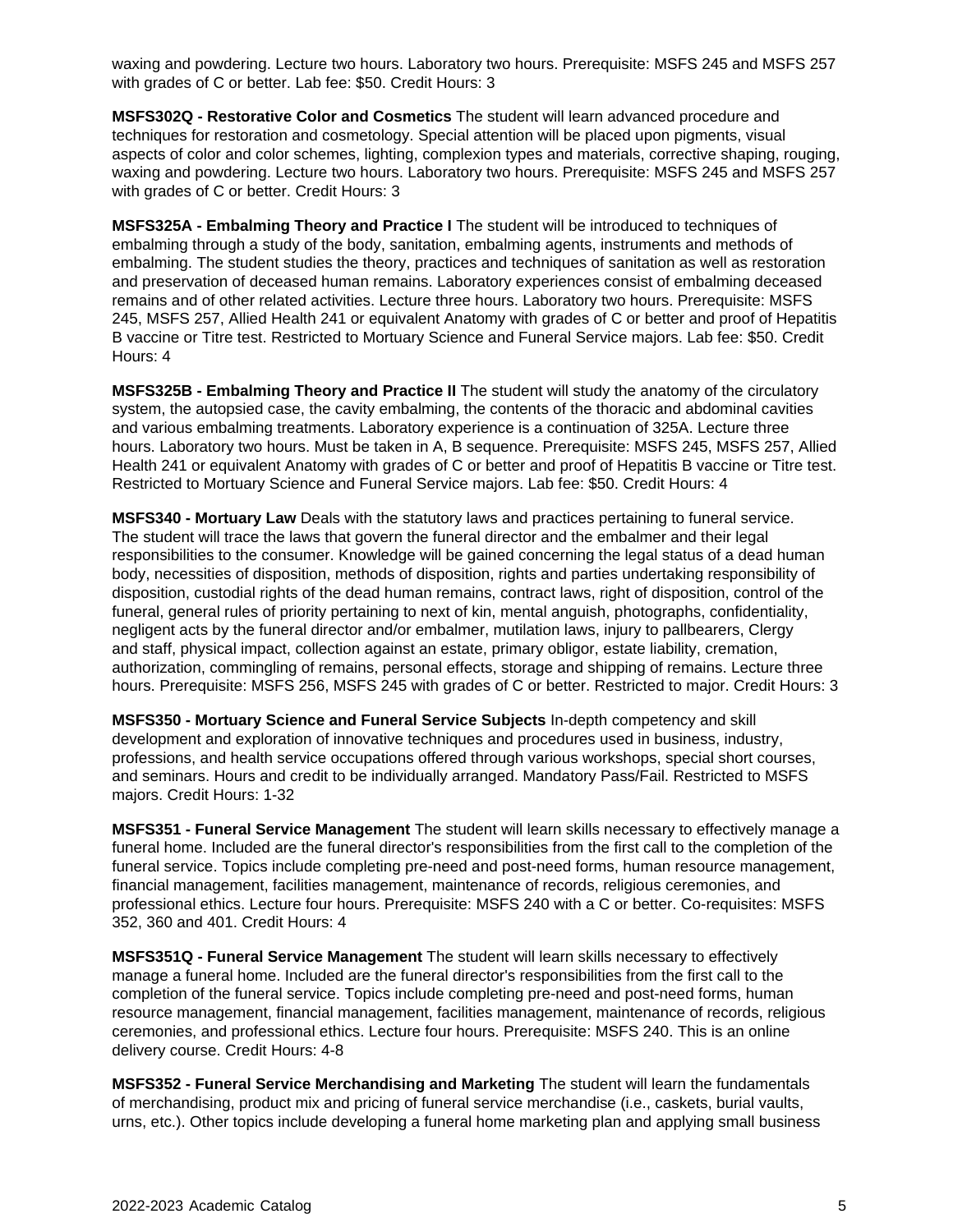marketing techniques to funeral homes. Lecture three hours. Co-requisite: MSFS 351, 360, and 401. Credit Hours: 3

**MSFS355 - Embalming Chemistry** The student will study the chemistry of the body, sanitation, toxicology, chemical changes in deceased human remains, disinfection, and embalming fluids. Laboratory experiences in 325A will complement lecture material. Lecture three hours. Co-requisite: MSFS 325A. Prerequisite: CHEM 106 and MSFS 240 or concurrent enrollment in MSFS 240. Credit Hours: 3

**MSFS360 - Advanced Embalming Procedures** The student will study the proper procedures of embalming and other necessary preparations of special cases. Studies will include techniques and procedures used for embalming unique cases such as decomposition cases, burn victims, car accident victims, and other traumatic faces of death. Students will be required to submit several written research papers and present oral presentations of specific topics throughout the semester. Lecture four hours. Prerequisites: MSFS 245, 257, 325A, 325B and 355 with grades of C or better. Co-requisites: MSFS 351, 352 and 401. Credit Hours: 4

**MSFS364 - Principles and Practices of Cremation** The student will focus on the important considerations when working with those that choose cremation as a form of disposition. This includes proper identification, legal authorization, use of third party crematories, required forms, cremation containers, containers for cremated deceased, cremation merchandise, services in conjunction with cremation, arranging for disposition of cremated deceased, shipping cremated deceased, FTC compliance, and the history of cremation. Credit Hours: 3

**MSFS364Q - Principles and Practices of Cremation** The student will focus on the important considerations when working with those that choose cremation as a form of disposition. This includes proper identification, legal authorization, use of third party crematories, required forms, cremation containers, containers for cremated deceased, cremation merchandise, services in conjunction with cremation, arranging for disposition of cremated deceased, shipping cremated deceased, FTC compliance, and the history of cremation. Credit Hours: 3

**MSFS369 - Cremation and the Disposing of the Dead** The student will study the process of dying and the history of death disposal with emphasis on cremation. The student will examine how religion has played a part in the increase/decrease in acceptance as cremation being a method of disposing of the dead. Students will review cremation trends in the U.S. and the legal formality of cremation authorization and the cremation process. Students will explore how the death care industry is marketing cremation and analyze how the industry has adapted to consumer demands. Credit Hours: 3

**MSFS375Q - Research Project** This course requires the selection and investigation of a research topic culminating in a paper to satisfy the research requirement for the Bachelor of Science degree in Mortuary Science and Funeral Service. Credit Hours: 4-8

**MSFS399 - Occupational Internship in Mortuary Science** The student will be assigned to a University approved organization engaged in activities related to the student's academic program and career goals. The student will participate in activities related to funeral service that make a positive impact on or positive outreach for funeral service. These activities can include, but not limited to, an active holiday program, an outreach program, an aftercare program or other community activities. The student will perform duties assigned by the immediate supervisor or the course coordinator. Reports and assignments must be completed by the student. Mandatory Pass/Fail. Credit Hours: 1-4

**MSFS401 - Funeral Service Counseling** The student will be taught specific counseling procedures when counseling the bereaved family. Specific attention will be paid to the counseling and communication techniques and skills that will assist individual family members with handling grief and the mourning process. In addition, students will explore the concepts of pre-need and after-care services. Prerequisites: MSFS 108 or PSYC 102 with a C or better or consent of school. Co-requisites: MSFS 351, 352, and 360. Credit Hours: 2

**MSFS410 - Funeral Service Internship-Management** Students will be assigned to a University approved funeral home learning in actual practice situations: functional organization, procedures, and policies of the establishment. The course is 13 weeks in length. Not for graduate credit. Prerequisite: all